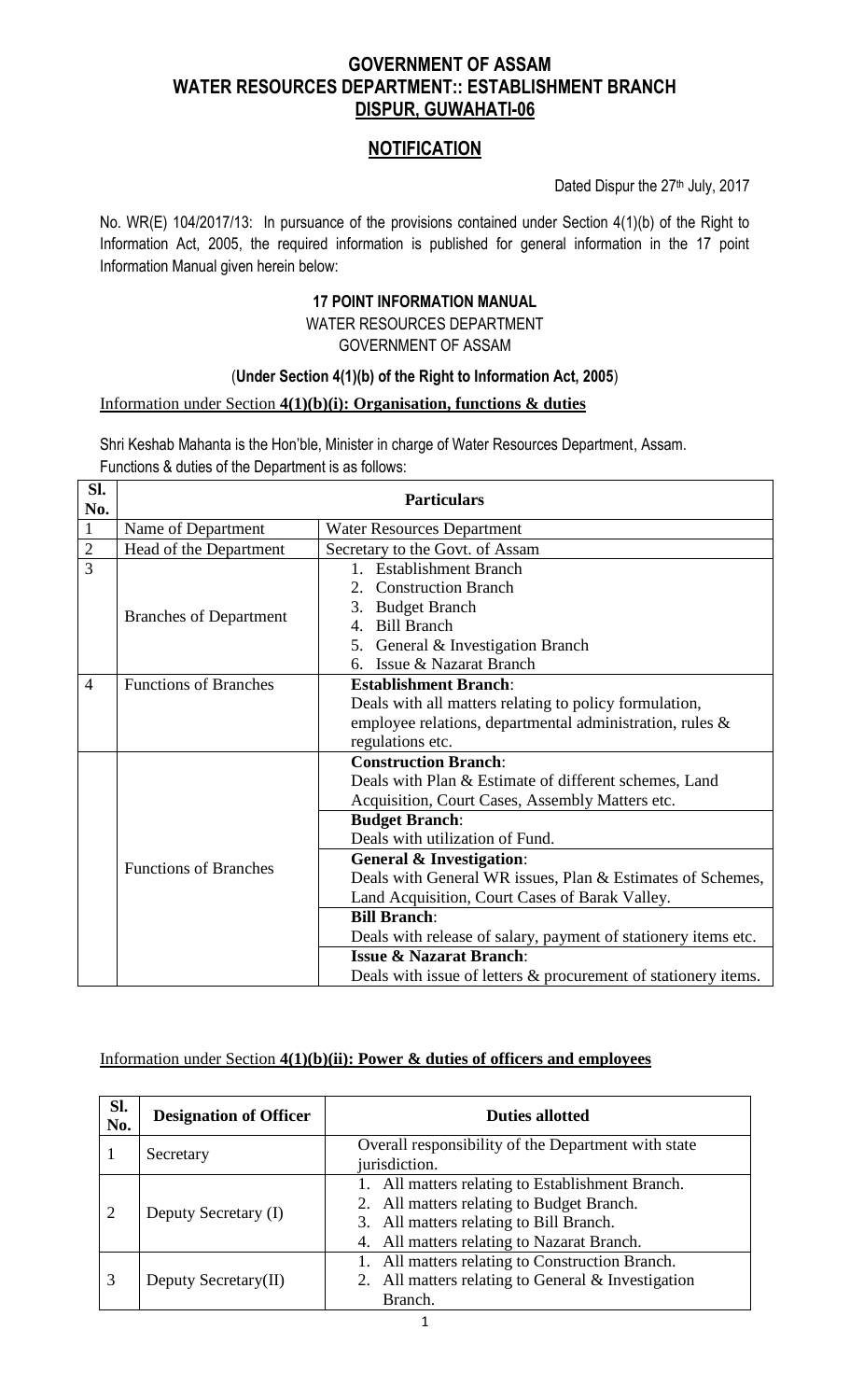| $\overline{4}$ | Under Secretary,                | All matters relating to Establishment Branch, Bill      |
|----------------|---------------------------------|---------------------------------------------------------|
|                | Establishment                   | Branch, and Nazarat Branch.                             |
|                | Under Secretary,                | All matters relating to Construction Branch.            |
|                | Construction                    |                                                         |
| 6              | <b>Under Secretary, General</b> | All matters relating to General & Investigation Branch. |
|                | & Investigation                 |                                                         |
|                | Superintendent                  | All matters relating to respective Branches.            |
|                | Sr. Admn. Asstt                 | As per allotted works.                                  |
|                | Jr. Admn. Asstt.                | As per allotted works.                                  |

Information under Section **4(1)(b)(iii): Decision making process**



Information under Section **4(1)(b)(iv):**

- a. Absolute integrity
- b. Devotion to duty
- c. Change with time
- d. To do nothing which is unbecoming of a government servant.

#### Information under Section **4(1)(b)(v):**

- a. Assam Embankment & Drainage Act, 1953 (as amended)
- b. Assam Engineering (Flood Control Department) Service Rules, 1981 (as amended)
- c. Fundamental Rules & Subsidiary Rules
- d. Assam Civil Service (Conduct) Rules, 1964
- e. Assam Civil Service (Discipline & Appeal) Rules, 1965
- f. Assam Financial Rules
- g. Assam Delegation of Financial Power Rules
- h. All Rules relating to Reservation Policy of the Govt. of Assam
- i. Assam Confidential Rolls Rules, 1990 etc.

#### Information under Section **4(1)(b)(vi):**

- a. Semi-permanent
- b. Temporary
- c. Normal

#### Information under Section **4(1)(b)(vii):**

- a. Assam State Brahmaputra Valley Flood Control Board (ASBVFC Board).
- b. Technical Advisory Committee (TAC) Of ASBVFC Board.
- c. Flood & River Erosion Management Agency of Assam (FREMAA).
- d. Assam Water Research & Management Institute Society (AWRMIS)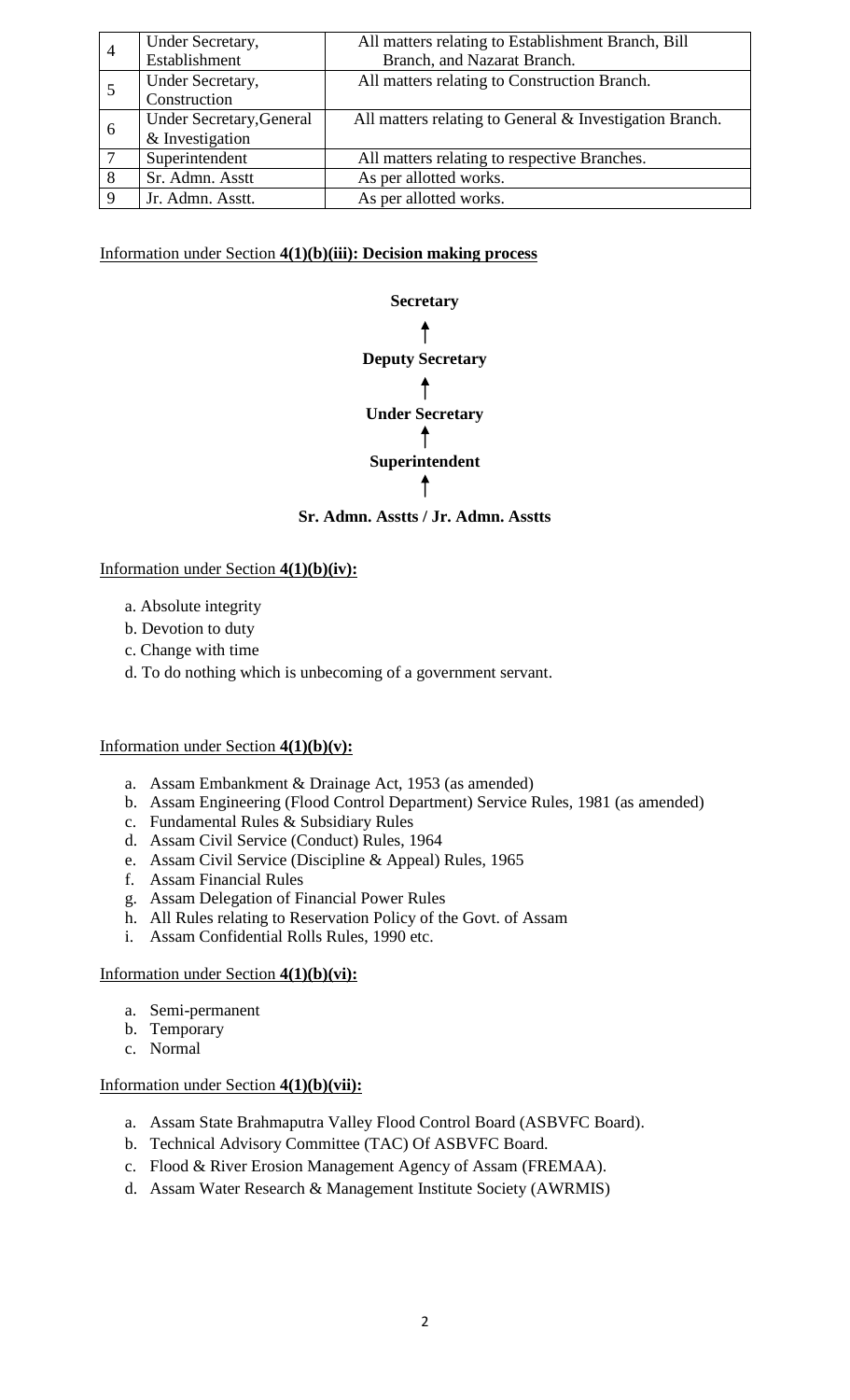| SI.            | <b>Designation</b>             | <b>Name</b>                                         |
|----------------|--------------------------------|-----------------------------------------------------|
| No.            |                                |                                                     |
| $\mathbf{1}$   | Secretary                      | Shri Rajendra Prasad Das                            |
| $\overline{2}$ | Deputy Secretary (I)           | Shri Arun Deb Sarma                                 |
| 3              | Deputy Secretary (II)          | Shri Ranjeeb Rai Baruah                             |
| $\overline{4}$ | Under Secretary (E)            | Shri Akhilendra Narayan Goswami                     |
| $\overline{5}$ | Under Secretary (C)            | Shri Mihir Bora                                     |
| 6              | Under Secretary (G&I)          | Smt. Ivy Buragohain                                 |
| 7.             | Officer-On-Special Duty        | Shri Dibakar Bhattacharjee                          |
|                |                                | Shri Parag Bharali                                  |
| 8.             | Superintendent                 | Shri Bipin Ch. Talukdar                             |
|                |                                | Smt. Suraiya Begum                                  |
|                |                                | Smti. Dipali Chetia<br>1. Smt. Rupajyoti Kalita     |
|                |                                | Shri Dipak Kumar Hazarika<br>2.                     |
|                |                                | $\mathfrak{Z}$ .<br>Shri Phanidhar Deka             |
|                |                                | 4. Shri Prafulla Saikia                             |
|                |                                | 5. Smti. Minati Barman                              |
|                |                                | 6. Shri Nur Iman Ali                                |
|                |                                | 7. Shri Udhab Medhi                                 |
|                |                                | 8. Shri Haren Deka                                  |
| 9              | Sr. Admn. Assistants           | Shri Himangsu Sarma<br>9.                           |
|                |                                | 10. Shri Diganta Saikia                             |
|                |                                | 11. Shri Utpal Sarma                                |
|                |                                | 12. Shri Atun Gung Gogoi                            |
|                |                                | 13. Shri Amar Jyoti Gogoi                           |
|                |                                | 14. Shri Moni Kt. Bori                              |
|                |                                | 15. Shri Biswajeet Saha                             |
|                |                                | 16. Smt. Pallavi Chamuah                            |
|                |                                | 17. Smti Debory Lalmingsang                         |
|                | Jr. Admn. Assistants           | Shri Hitesh Baruah<br>1.                            |
|                |                                | 2. Smti. Kabita Borah<br>Shri Tarun Deori<br>3.     |
| 10             |                                | Shri Satyajit Konwar<br>4.                          |
|                |                                | Shri Tapan Seal<br>5.                               |
|                |                                | 6. Smt. Manisha Basumutary                          |
|                |                                | Smti Manashi Dutta<br>$1_{-}$                       |
|                |                                | Smti. Meera Devi<br>2.                              |
| 11             | Senior Grade Computer Operator | 3.<br>Smti Sunity Das Deka                          |
|                |                                | Shri Anup Sinha<br>4.                               |
| 12             | Junior Grade Computer Operator | <b>Nil</b>                                          |
| 13.            | Grade-IV                       | Shri Bhaba Kt. Boro<br>1.                           |
|                |                                | Shri Maheswar Deka,<br>2.                           |
|                |                                | Shri Basanta Kalita<br>3.                           |
|                |                                | 4.<br>Smt. Anjali Devi                              |
|                |                                | Shri Biren Orang<br>5.<br>Smt. Golapi Baishya<br>6. |
|                |                                | Shri Dinesh Kr. Singh<br>7.                         |
|                |                                | Shri Mantu Kalita<br>8.                             |
|                |                                | Shri Dulumoni Daimary<br>9.                         |
|                |                                | 10. Shri Om Prakash Prasad,                         |
|                |                                | 11. Shri Babul Talukdar                             |
|                |                                | 12. Shri Bhagawan Kakoty, Peon                      |
|                |                                | 13. Shri Bhuban Ch. Bharali, Peon                   |
|                |                                | 14. Shri Bishnu Baishya, Peon                       |
|                |                                | 15. Shri Debajit Das, Peon                          |
|                |                                | 16. Shri Jiten Sarmah, Peon                         |
|                |                                | 17. Shri Maneswar Kalita, Peon                      |
|                |                                | 18. Smti. Rinu Bhagawati, Peon                      |
|                |                                | 19. Shri Sanjib Nath, Peon                          |
|                |                                | 20. Shri Simanta Das, Peon                          |
|                |                                | 21. Shri Surendra Nath Mandal, Peon                 |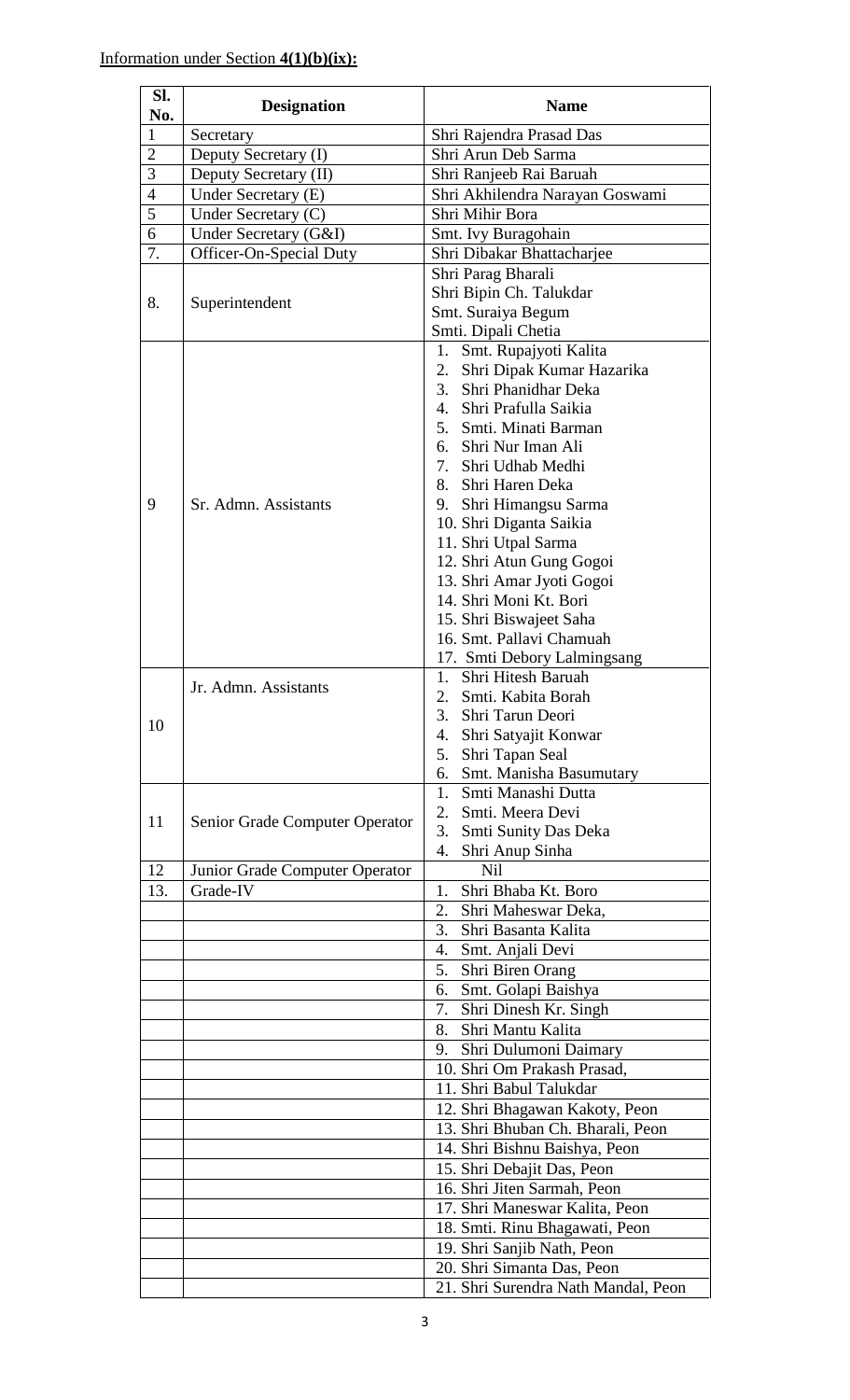| SI.<br>No. | Name of employee                       | <b>Basic Pay</b>                |  |  |
|------------|----------------------------------------|---------------------------------|--|--|
| 1.         | Rajendra Prasad Das, Secretary         | $(PB 36750 + GP 8700) = 45450$  |  |  |
| 2.         | Arun Dev Sarmah, Dy. Secy.(I)          | $(PB 34170 + GP 6600) = 40770$  |  |  |
| 3.         | Shri Ranjeeb Rai Baruah, Dy. Secy.(II) | $(PB 35220 + GP 6600) = 41820$  |  |  |
| 4.         | Shri Mihir Kr. Borah, Under Secy.(C)   | $(PB 28410 + GP 6300) = 34710$  |  |  |
| 5.         | Shri Satyendra Kr. Sinha, F.A.         | $(PB 17940 + GP 6300) = 24240$  |  |  |
| 6.         | Shri Bipin Ch. Talukdar, Supdt.        | $(PB 40780 + GP 11500) = 52280$ |  |  |
| 7.         | Dipak Kr. Hazarika, Sr. AA             | $(PB 40900 + GP 9100) = 50000$  |  |  |
| 8.         | Shri Haren Deka, Sr. AA                | $(PB 32740 + GP 9100) = 41840$  |  |  |
| 9.         | Shri Uddhab Medhi, Sr.AA               | $(PB 34000 + GP 9100) = 43100$  |  |  |
| 10.        | Shri Amar Jyoti Gogoi, Sr. AA          | $(PB 23280 + GP 9100) = 32380$  |  |  |
| 11.        | Shri Biswajit Saha, Sr. AA             | $(PB 23280 + GP 9100) = 32380$  |  |  |
| 12.        | Smti Debory Lalhming Sang, Sr.AA       | $(PB 23280 + GP 9100) = 32380$  |  |  |
| 13.        | Shri Diganta Kr. Saikia, Sr.AA         | $(PB 23280 + GP 9100) = 32380$  |  |  |
| 14.        | Shri Himangsu Sarma, Sr. AA            | $(PB 26980 + GP 9100) = 36080$  |  |  |
| 15.        | Shri Moni Kanta Bori, Sr. AA           | $(PB 23280 + GP 9100) = 32380$  |  |  |
| 16.        | Shri Utpal Sarmah, Sr. AA              | $(PB 24910 + GP 9100) = 34010$  |  |  |
| 17.        | Smti. Pallavi Chamuah, Sr. AA          | $(PB 22340 + GP 8700) = 31040$  |  |  |
| 18.        | Shri Hitesh Baruah, Jr. AA             | $(PB 20680 + GP 8700) = 29330$  |  |  |
| 19.        | Smti. Kabita Baruah, Jr. AA            | $(PB 19810 + GP 8700) = 28510$  |  |  |
| 20.        | Smti. Manashi Dutta, Sr. C.O.          | $(PB 21430 + GP 7400) = 28830$  |  |  |
| 21.        | Smti. Meera Devi Sr. C.O.              | $(PB 20210 + GP 6200) = 26410$  |  |  |
| 22.        | Smti Sunity Das Deka, Sr. C.O.         | $(PB 18690 + GP 6200) = 24890$  |  |  |
| 23.        | Shri Bhaba Kt. Boro, Duftery           | $(PB 27180 + GP 4400) = 31580$  |  |  |
| 24.        | Shri Maheswar Deka, Jamadar            | $(PB 27180 + GP 4400) = 31580$  |  |  |
| 25.        | Shri Basanta Kalita, Jamadar           | $(PB 25360 + GP 4400) = 29760$  |  |  |
| 26.        | Smt. Anjali Devi, Peon                 | $(PB 24460 + GP 4400) = 28860$  |  |  |
| 27.        | Shri Biren Orang, Peon                 | $(PB 21720 + GP 3900) = 25620$  |  |  |
| 28.        | Smt. Golapi Baishya, Peon              | $(PB 21720 + GP 3900) = 25620$  |  |  |
| 29.        | Shri Dinesh Kr. Singh, Peon            | $(PB 20970 + GP 3900) = 24870$  |  |  |
| 30.        | Shri Mantu Kalita, Peon                | $(PB 20240 + GP 3900) = 24140$  |  |  |
| 31.        | Shri Dulumoni Daimary, Peon            | $(PB 15120 + GP 3900) = 19020$  |  |  |
| 32.        | Shri Babul Talukdar, Peon              | $(PB 13490 + GP 3900) = 17390$  |  |  |
| 33.        | Shri Bhagawan Kakoty, Peon             | $(PB 13490 + GP 3900) = 17390$  |  |  |
| 34.        | Shri Bhuban Ch. Bharali, Peon          | $(PB 13490 + GP 3900) = 17390$  |  |  |
| 35.        | Shri Bishnu Baishya, Peon              | $(PB 14020 + GP 3900) = 17920$  |  |  |
| 36.        | Shri Debajit Das, Peon                 | $(PB 13490 + GP 3900) = 17390$  |  |  |
| 37.        | Shri Jiten Sarmah, Peon                | $(PB 13490 + GP 3900) = 17390$  |  |  |
| 38.        | Shri Maneswar Kalita, Peon             | $(PB 13490 + GP 3900) = 17390$  |  |  |
| 39.        | Smti. Rinu Bhagawati, Peon             | $(PB 13490 + GP 3900) = 17390$  |  |  |
| 40.        | Shri Sanjib Nath, Peon                 | $(PB 13490 + GP 3900) = 17390$  |  |  |
| 41.        | Shri Simanta Das, Peon                 | PB $13490 + GP$ 3900) = 17390   |  |  |
| 42.        | Shri Surendra Nath Mandal, Peon        | PB $13490 + GP$ 3900) = 17390   |  |  |
| 43.        | Shri Om Prakash Prasad, Chaukidar      | $(PB 12980 + GP 3900) = 16880$  |  |  |

# Information under Section **4(1)(b)(x):** Monthly remuneration of officers & staff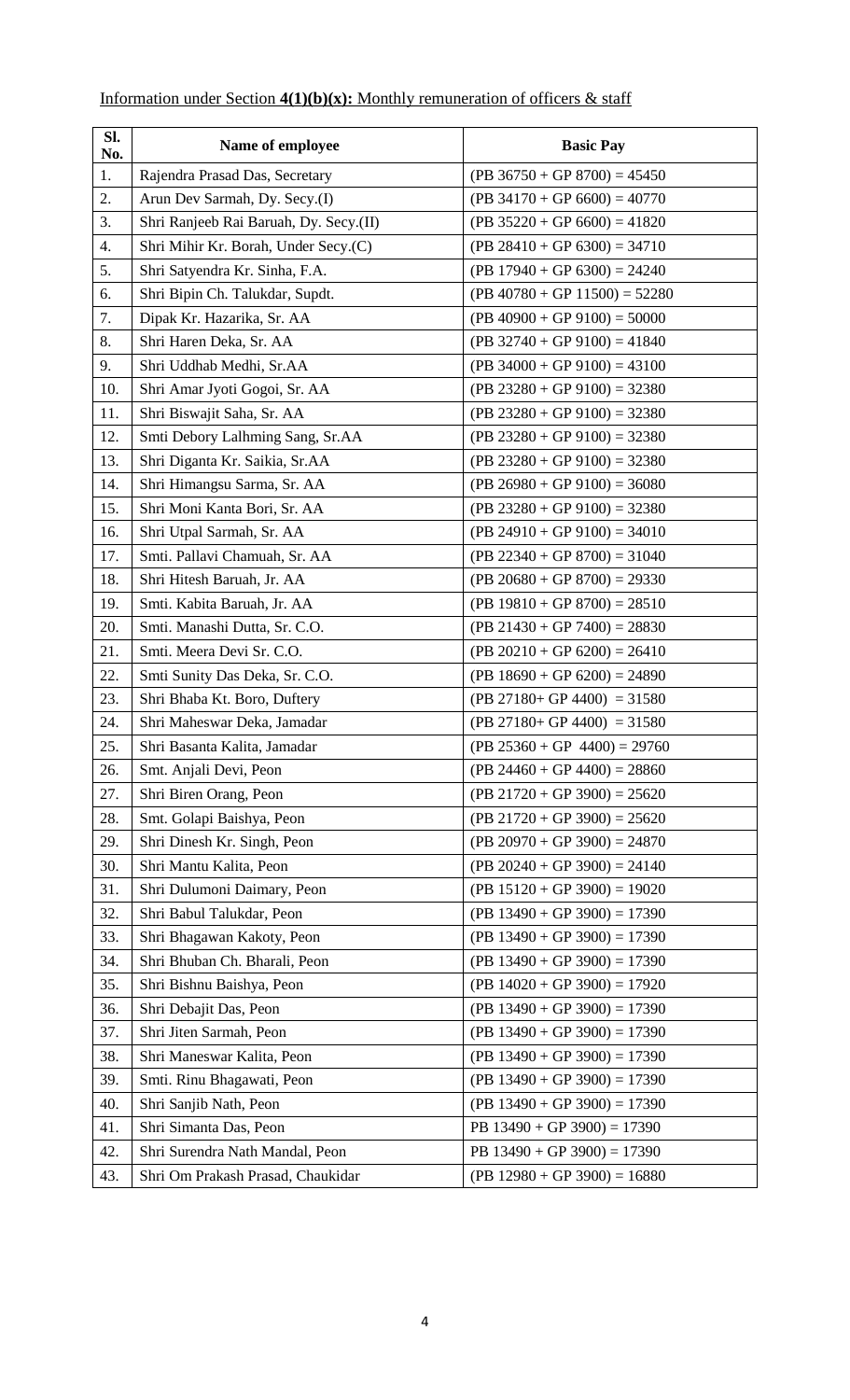# Information under Section **4(1)(b)(xi):** Budget allocation

| Year          | Sl.No.                           | <b>NAME OF SCHEME</b>                                                                                   | Estimated<br>Amount<br>(Rs.in | Expenditure<br>Incurred<br>(Rs.in Lakhs) | Expenditure<br>Not Incurred<br>(Rs.in Lakhs) |
|---------------|----------------------------------|---------------------------------------------------------------------------------------------------------|-------------------------------|------------------------------------------|----------------------------------------------|
|               |                                  |                                                                                                         | Lakhs)                        |                                          |                                              |
| $\mathcal{I}$ | $\overline{2}$                   | $\mathfrak{Z}$                                                                                          | $\overline{4}$                | 5                                        | 6                                            |
| 2016-2017     | $\mathbf{1}$                     | <b>RIDF (NABARD)</b><br><b>Central Share</b>                                                            | 18761                         | 18470.24534                              | 290.75466                                    |
|               | $\overline{2}$                   | <b>RIDF (NABARD)</b><br><b>State Share</b>                                                              | 2397                          | 895.78538                                | 1501.21462                                   |
|               |                                  |                                                                                                         |                               |                                          |                                              |
|               | $\overline{3}$<br>$\overline{4}$ | <b>FMP Central Share</b>                                                                                | 122617.23                     | 2722.54                                  | 119894.69                                    |
|               | $\overline{5}$                   | <b>FMP State Share</b>                                                                                  | 23436.99<br>175               | 26.02106                                 | 23436.99<br>148.97894                        |
|               |                                  | <b>Land Acquisition</b>                                                                                 |                               |                                          |                                              |
|               | 6                                | <b>Court Case</b>                                                                                       | 120.00                        | 117.95779                                | 2.04221                                      |
|               | $\overline{7}$                   | <b>CMs Package</b>                                                                                      | 3807.73                       | 3807.34                                  | 0.39                                         |
|               | 8                                | Payment of W/C &<br><b>M/Roll</b>                                                                       | 129.63                        | 77.35                                    | 52.28                                        |
|               |                                  |                                                                                                         |                               |                                          |                                              |
|               | 9                                | <b>Strengthening and</b>                                                                                |                               |                                          |                                              |
|               |                                  | improvement, training<br>and research facilities                                                        |                               |                                          |                                              |
|               |                                  | under AWRMI                                                                                             |                               |                                          |                                              |
|               |                                  | 0120-Brahmaputra<br><b>Valley</b>                                                                       | 450.00                        | 191.74875                                | 258.25125                                    |
|               | 10                               | <b>Land Reclamation &amp;</b>                                                                           |                               |                                          |                                              |
|               |                                  | <b>Research Project</b>                                                                                 |                               |                                          |                                              |
|               |                                  | 0120-Brahmaputra<br><b>Valley</b>                                                                       | 300.00                        |                                          | 300.00                                       |
|               | 11.                              | <b>Assam Water Mission</b>                                                                              |                               |                                          |                                              |
|               |                                  | 0120-Brahmaputra                                                                                        | 225.00                        |                                          | 225.00                                       |
|               |                                  | <b>Valley</b>                                                                                           |                               |                                          |                                              |
|               | 12.                              | <b>State Specific Scheme</b>                                                                            |                               |                                          |                                              |
|               |                                  | 0120-Brahmaputra<br><b>Valley</b>                                                                       |                               |                                          |                                              |
|               |                                  | Dredging of Bharalu,<br>Mora-Bharalu, Bahini<br>and Basistha                                            | 2267.73                       | 1961.56825                               | 306.16175                                    |
|               |                                  | A/E measures to protect<br><b>Hel Bazar and its</b><br>adjoining area from the<br>erosion of river Hel. | 260.00                        | 259.99374                                | 0.00626                                      |
|               |                                  |                                                                                                         |                               |                                          |                                              |
|               |                                  | R/S to Nonoi embankment<br>R/B from N.H. 52 to RK<br>B/dyke                                             | 450.00                        | 327.92                                   | 122.08                                       |
|               |                                  | <b>Excavation of river</b>                                                                              | 800.00                        |                                          | 54.123                                       |
|               |                                  | Ghiladhari, Kakadonga,<br>Kalajan & Kharijan                                                            |                               | 745.877                                  |                                              |
|               |                                  | <b>Providing Divisional Office</b>                                                                      | 447.50                        | 259.33760                                | 188.1624                                     |
|               |                                  | <b>Complex and Guest House</b>                                                                          |                               |                                          |                                              |
|               |                                  | woth Conference Hall in                                                                                 |                               |                                          |                                              |
|               |                                  | Majuli island and re-                                                                                   |                               |                                          |                                              |
|               |                                  | construction and<br><b>Renovation of Chief</b>                                                          |                               |                                          |                                              |
|               |                                  | <b>Engineer's building along</b>                                                                        |                               |                                          |                                              |
|               |                                  | with Renovation of                                                                                      |                               |                                          |                                              |
|               |                                  | <b>Departmental Assets</b>                                                                              |                               |                                          |                                              |
|               |                                  | <b>Providing Motor Launch</b>                                                                           | 300.00                        |                                          | 300.00                                       |
|               |                                  | at Majuli and for<br>inspection of different                                                            |                               |                                          |                                              |
|               |                                  | erosion affected sites                                                                                  |                               |                                          |                                              |
|               |                                  | including transportation of                                                                             |                               |                                          |                                              |
|               |                                  | different materials                                                                                     |                               |                                          |                                              |
|               |                                  | Strengthening of B/dyke                                                                                 | 95.00                         | 94.99991                                 | 0.00009                                      |
|               |                                  | from Sulung to 4 No.                                                                                    |                               |                                          |                                              |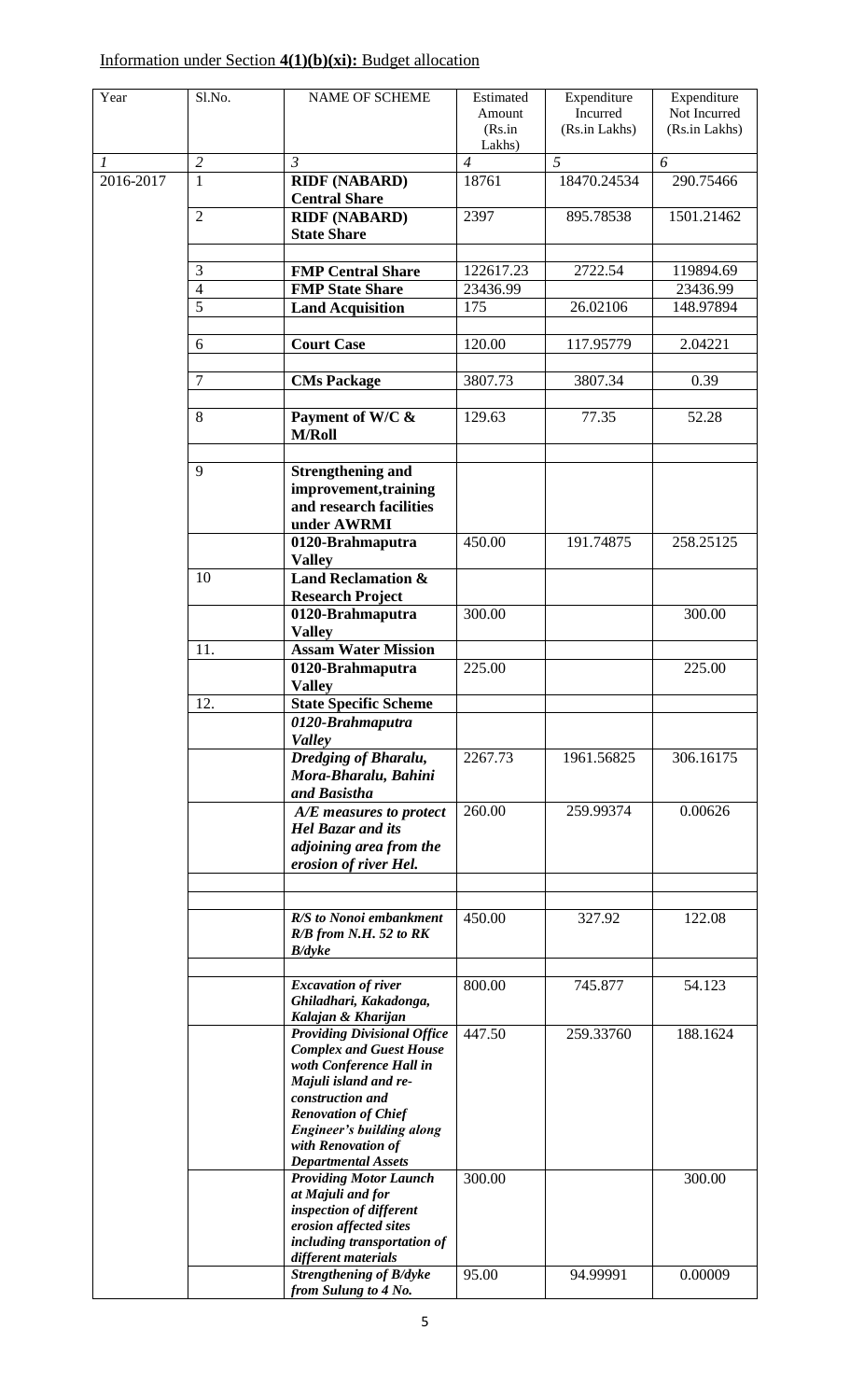|    | <b>Barghuli</b>               |                                                     |            |            |
|----|-------------------------------|-----------------------------------------------------|------------|------------|
|    | Strengthening of B/dyke       | 99.00                                               | 98.99989   | 0.00011    |
|    | from Bhowkamari to            |                                                     |            |            |
|    | Sapekhati                     |                                                     |            |            |
|    | <b>For other Schemes</b>      | 1000.00                                             | 211.46960  | 788.5304   |
|    | <b>Recoupment of B/dyke</b>   | 98.00                                               | 97.99859   | 0.00141    |
|    | from $Ch. 0$ to 950 $M$ on    |                                                     |            |            |
|    | L/B near Ambagan area         |                                                     |            |            |
|    | <b>Construction of B/Dyk</b>  | 704.60                                              | 704.60     | 0.00       |
|    | from Chagalikata beel to      |                                                     |            |            |
|    | <b>Kasobill</b>               |                                                     |            |            |
| 13 | <b>Assam Integrated Flood</b> |                                                     |            |            |
|    |                               |                                                     |            |            |
|    | <b>Risk Management</b>        |                                                     |            |            |
|    |                               |                                                     |            |            |
|    | <b>Central Share</b>          | 16944.00                                            | 12444.00   | 4500.00    |
|    |                               |                                                     |            |            |
|    | <b>State Share</b>            | 3800.00                                             | 3800       | 0.00       |
| 14 | M&R                           | 8425.31                                             | 6348.87845 | 2076.43155 |
| 15 | <b>Court Case</b>             | 269.72                                              | 200.65856  | 69.06144   |
| 16 | <b>Training</b>               | 5.000                                               | 4.99987    | 0.00013    |
|    |                               | & River Bank Erosion<br><b>Investment Programme</b> |            |            |

#### Information under Section **4(1)(b)(xii):**Subsidy programmes

No subsidy programmes are executed in the Department

#### Information under Section **4(1)(b)(xiii):** Particulars of recipients of concessions, permits or authorisations

No concessions, permits or authorisations are granted by the Department

#### Information under Section **4(1)(b)(xiv):** No such information is available.

#### Information under Section **4(1)(b)(xv):** The State Public Information Officer is available during office hours.

#### Information under Section **4(1)(b)(xvi):**

| a. First Appellate Authority: Shri Rajendra Prasad Das |                                   |
|--------------------------------------------------------|-----------------------------------|
|                                                        | Secretary to the Govt. of Assam   |
|                                                        | <b>Water Resources Department</b> |
|                                                        | Dispur, Guwahati -06              |

| b. State Public Information Officer: Shri Arun Deb Sarma, |                                             |
|-----------------------------------------------------------|---------------------------------------------|
|                                                           | Deputy Secretary (I) to the Govt. of Assam, |
|                                                           | Water Resources Department,                 |
|                                                           | Dispur, Guwahati -06                        |

Information under Section **4(1)(b)(xvii):**

Centralized Public Grievances Redress & Monitoring System (CPGRAMS) is available for the general public to address their grievances directly to the government.

> Sd/- (R.P. Das) Secretary to the Government of Assam, Water Resources Department